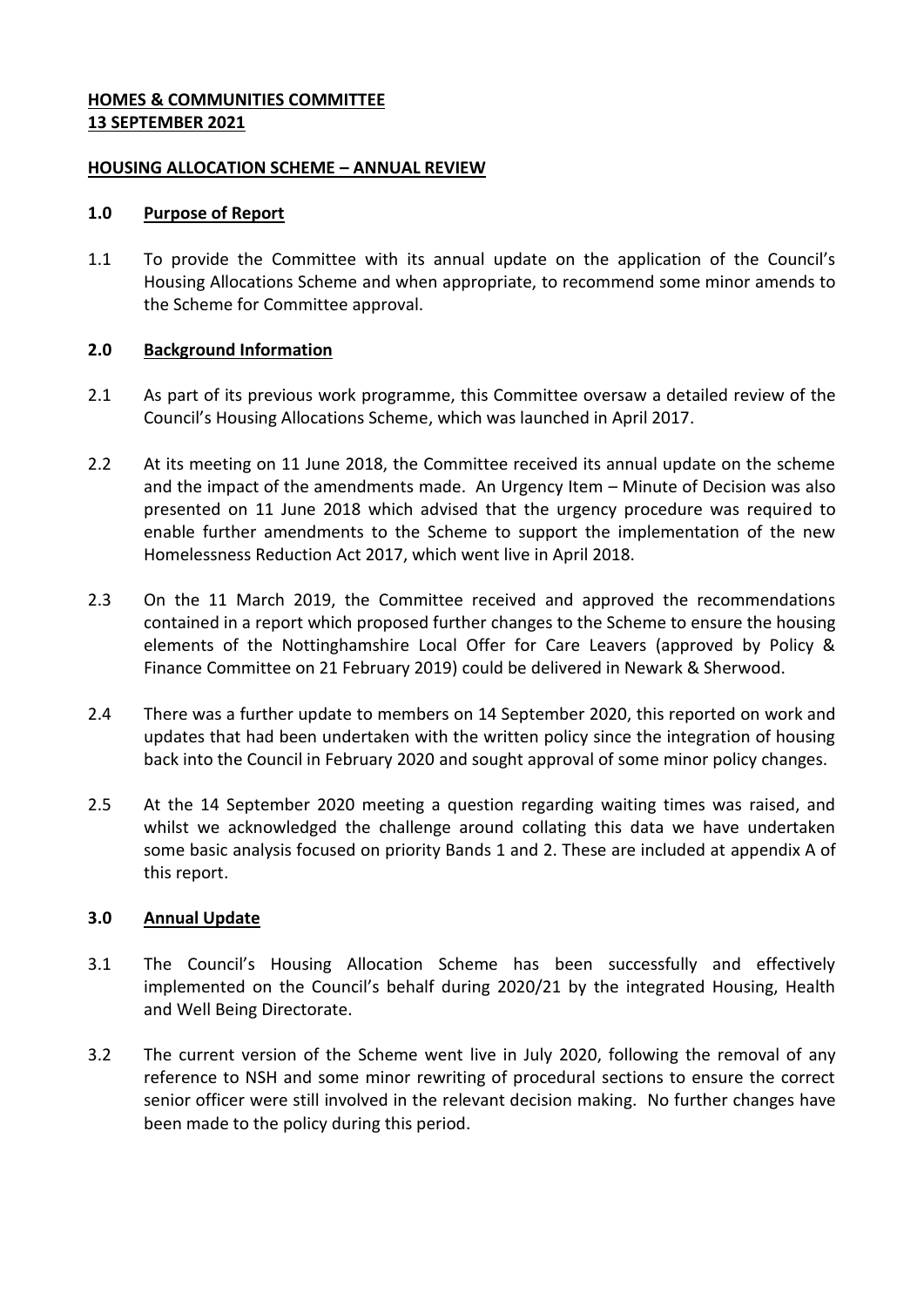## 3.3 Banding and Lettings Data

The table below shows the number of applicants, by their bandings that were registered for housing at the end of quarter 1 2021/22.

|                                  | Total number of Applicants by end of<br><b>Quarter 1 2021/22</b> |  |  |  |
|----------------------------------|------------------------------------------------------------------|--|--|--|
| Number of Applicants on register | 5070                                                             |  |  |  |
| Applicants in Band 1             | 205                                                              |  |  |  |
| Applicants in Band 2             | 412                                                              |  |  |  |
| Applicants in Band 3             | 1599                                                             |  |  |  |
| Applicants in Band 4             | 2854                                                             |  |  |  |

3.4 In addition to the number of applicants on the housing register below are details of the number of allocations have been made throughout 2020/21.

|                                                     | <b>Total number of</b><br>Lettings for 2020/21 |
|-----------------------------------------------------|------------------------------------------------|
| <b>Total Lettings</b>                               | 346                                            |
| Lettings to Band 1                                  | 63                                             |
| Lettings to Band 2                                  | 138                                            |
| Lettings to Band 3                                  | 81                                             |
| Lettings to Band 4                                  | 15                                             |
| Non-CBL (inc Gladstone House, extensive adaptation, | 49                                             |
| direct offers for regen, managed moves).            |                                                |

3.5 100% of all lettings made in 2020/21 had a local connection to the District which is consistent with that of previous years.

#### **4.0 Proposed Changes/Amendments**

- 4.1 In previous updates to members it has been commonplace for the reports to contain a list of potential policy amendments with supporting text about how these changes might be a new or changed legal requirements, addressing an issue that has come to light through policy application work or changes that may be needed to make better use of stock supported with information on how it might be anticipated they might impact on the service.
- 4.2 However 2020/21 has seen many changes within the Housing, Health and Well Being Directorate and the service area that specifically relates to the housing register and whilst there are amendments that are needed to the written policy to keep it fit for purpose and legally compliant. There is also a much bigger piece of work that needs to take place that relates to the housing register.
- 4.3 Members will note from the figures in table 3.3 that there are currently over 5,000 applications registered with the council and of these nearly 3,000 are in our lowest need band, that of band 4. It has been agreed that the housing register is in need of a review and the allocation scheme will be updated alongside this piece of work.
- 4.4 Planning is underway in terms of how such a review may be conducted, the resources required to carry it out and the implication this may have on other areas of work such as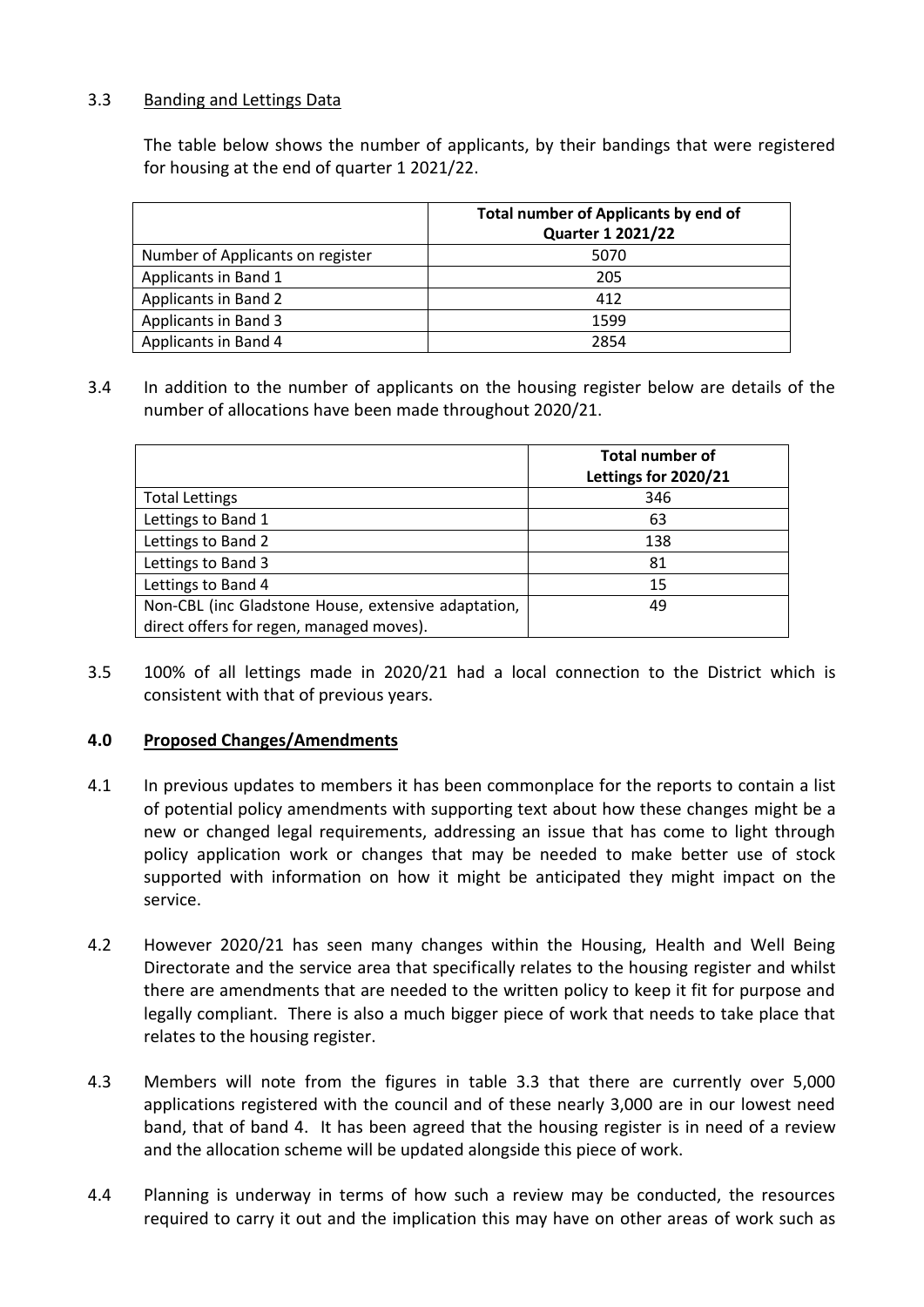the increased use of digital connections. Further updates on this will be made to members in due course.

## **5.0 Equalities Implications**

5.1 No equalities implications have been identified from the Equalities Impact Assessment carried out which takes into account the specific needs of persons with protected characteristics to ensure the Council's responsibilities under the Equalities Act 2010 have been fully considered and met.

## **6.0 Digital Implications**

6.1 This annual review does not have any digital implications.

# **7.0 Financial Implications FIN21-22/9447**

7.1 It is not expected that any of the content of this update should have any financial implication however, if there are any associated costs they would be contained within the Council's allocated revenue budgets

## **8.0 Community Plan – Alignment to Objectives**

- 8.1 The Allocations Scheme supports the following objective:
	- i. Improve the health and wellbeing of local residents, with a particular focus on narrowing the gap in healthy life expectancy and other health outcomes
	- ii. Reduce levels of deprivation in target areas and remove barriers to social mobility across the district

# **9.0 Comments of Director(s)**

9.1 This report demonstrates the practical application of our Allocations Policy against the applicants on our housing register, giving transparency to allocations and shows that the policy remains fit for purpose.

#### **10.0 RECOMMENDATION(S):**

- **(a) that Members note the contents of this report which provides an annual update on the Council's Housing Allocations Scheme;**
- **(b) that delegated authority be given to the Director of Housing, Health and Wellbeing to approve any further minor amends required that do not require formal consultation, to ensure the Scheme continues to adhere to statutory requirements.**

#### **Reason for Recommendation(s)**

**To ensure the Council has a fit for purpose Housing Allocations Scheme which is a statutory requirement under the Housing Act 1996.**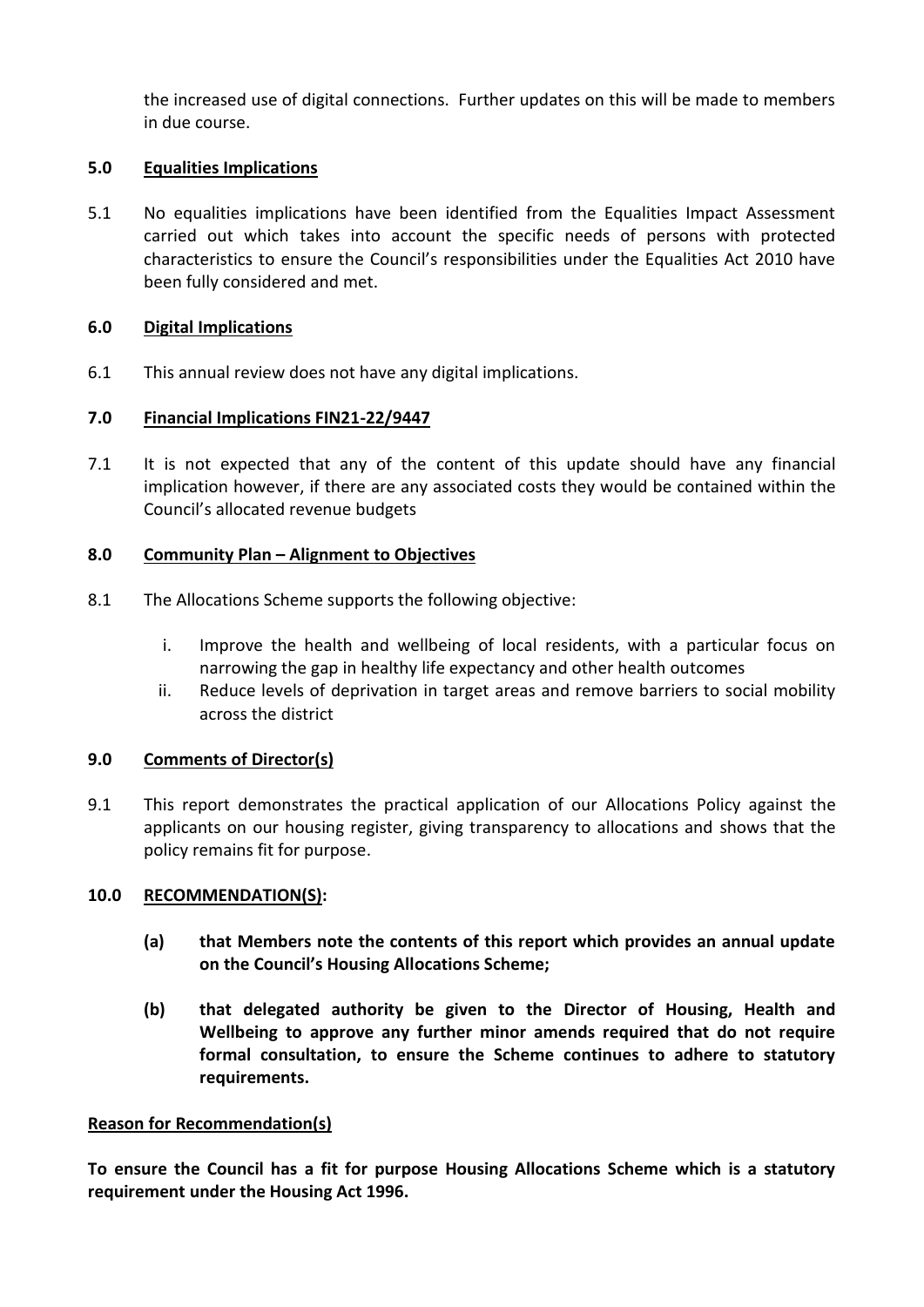## Background Papers

Nil.

For further information please contact Maria Cook – Assistant Business Manager Housing and Estate Management on Ext 5456 or Julie Davidson – Business Manager Housing and Estate Management on Ext 5542.

Suzanne Shead Director of Housing, Health and Wellbeing